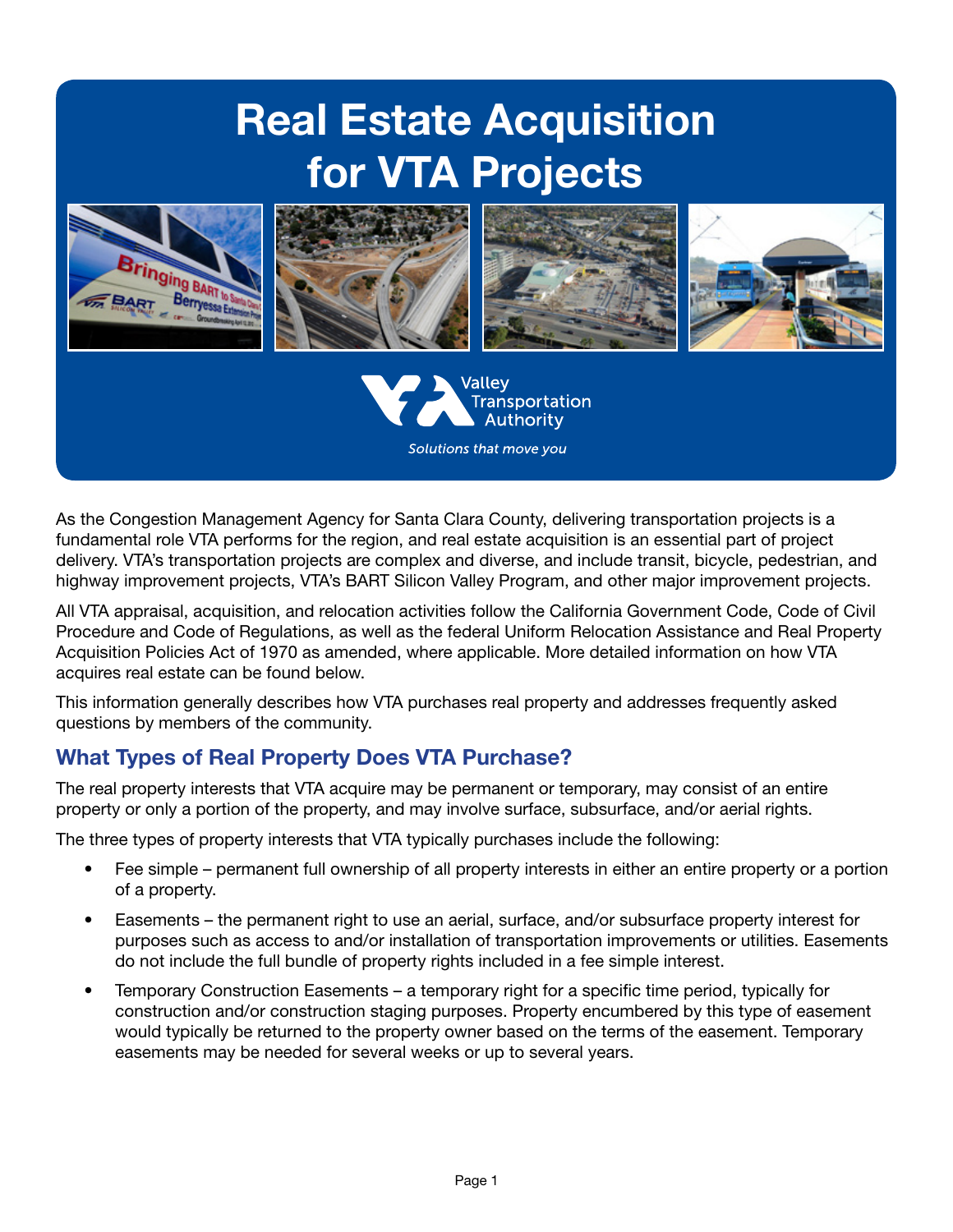## How are Property Owners Protected When VTA Purchases Real Property?

Property owners' rights are protected by the federal and State Constitutions and applicable State and federal laws and regulations. These include, but are not limited to:

- Federal: U.S. Constitution, the Uniform Relocation Assistance and Real Property Acquisition Policies Act (Uniform Act), 49 Code of Federal Regulations Part 24
- State: California Constitution, California Government Code, California Relocation and Real Property Acquisition Guidelines (CCR Title 25, Chapter 26), and the California Code of Civil Procedure.

The acquisition process typically does not begin until after the planning process and environmental clearance are completed and the engineering design work has confirmed the parcels and types of property interests that are required to construct and operate the proposed project. At that time, maps are prepared showing the exact boundaries of needed real property, along with their legal descriptions.

## When Will Property Owners Know Whether Their Property Will Be Acquired?

If property is needed to construct a transportation project, the environmental document would identify properties within the boundaries of the proposed project and each of the project alternatives (if applicable). Typically, engineering design is not 100% complete at the environmental clearance phase; however, it is sufficient to identify needed properties to complete environmental clearance. An important note is that the design could be refined and optimized based on public input during the environmental process, and options and alternatives that are not preferred may be eliminated. This means that when a property interest is identified in a draft environmental document, it does not necessarily mean that VTA will acquire that property or property interest. Property owners will know if their property or a portion of their property is required for construction or operation of the project after environmental clearance is complete and engineering progresses to more detailed design work.

# When Does VTA Purchase Real Property for Transportation Projects?

Unless an owner voluntarily offers to sell his/her real property, VTA does not acquire any real property until after environmental review has been completed and certified by the VTA Board of Directors.

The Figure below illustrates when property acquisition typically commences in a Capital Project.

#### Figure: Process Leading to Property Acquisition

#### **Environmental** Process:

- 1. Draft environmental document – Proposed Project and potential environmental impacts
- 2. Public review period of environmental document
- 3. Final environmental document
- 4. VTA Board approves final environmental document. Federal agency approvals (if applicable)

## **Engineering** Design:

- 1. Advance engineering and design for Project
- 2. Finalize real property needs to construct Project
- 3. Determine exact boundaries of real estate, prepare maps, legal description

## **Property** Acquisition:

- 1. Independent Appraisal of Fair Market Value
- 2. VTA presents offer, attempts to resolve owner concerns
- 3. Agreement, escrow and closing
- 4. If no agreement, VTA Board considers adoption of Resolution of Necessity and the filing of an eminent domain action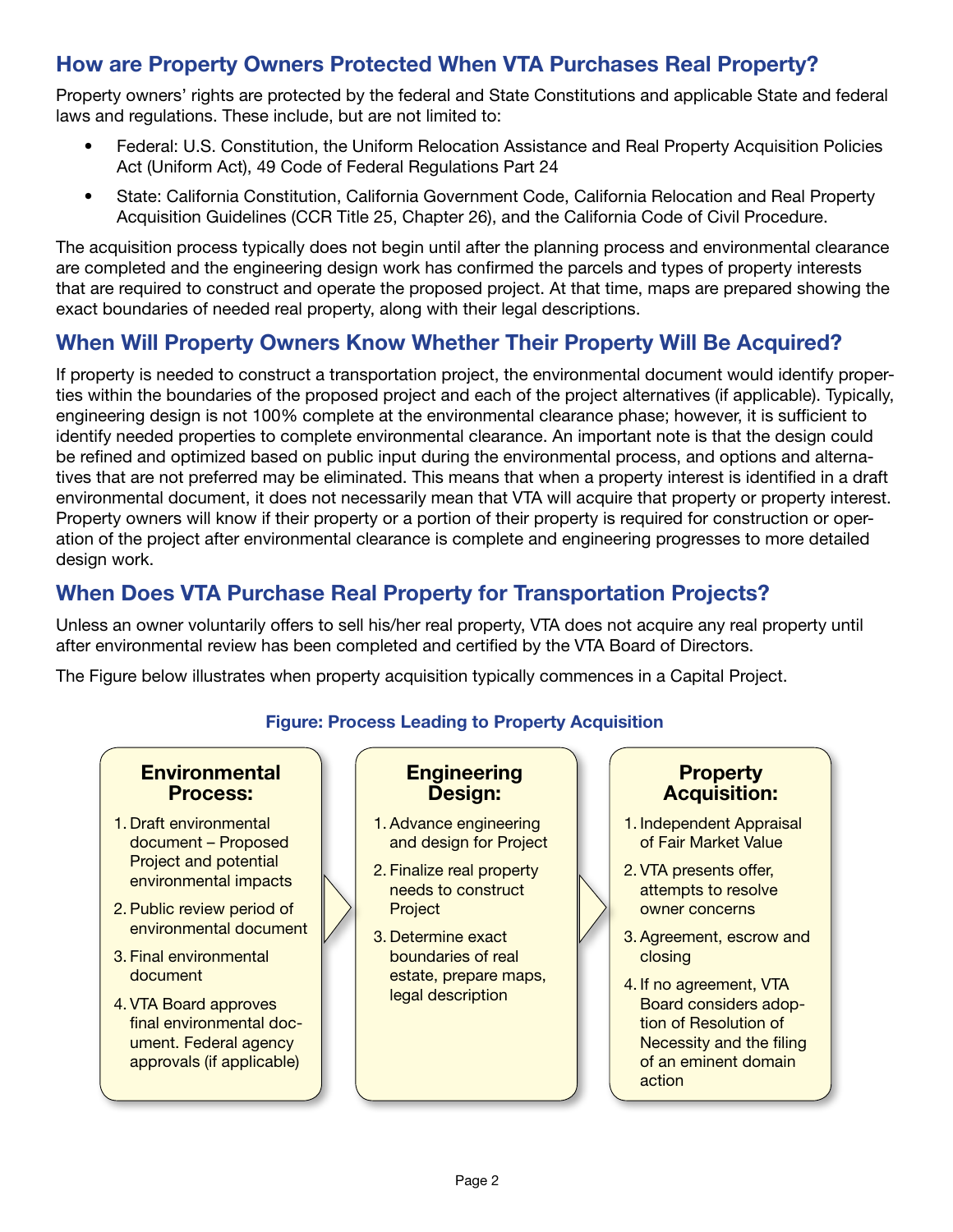## When and How Will Property Owners Be Contacted?

A member of VTA's Community Outreach Team may contact a property owner during the planning and environmental review phase for a proposed project. Community Outreach staff has current information about the proposed project and is available to assist property owners with general project information and answer questions or address concerns they may have regarding the proposed project and schedule of key activities.

Due to statutory and/or regulatory prohibitions, and as a general matter, VTA's Real Estate staff cannot discuss potential acquisitions with property owners before a project is environmentally cleared, including, but not limited to, discussions relating to potential purchase of specific property interests, potential current or future property values, and potential compensation.

VTA's Real Estate staff typically do not contact property owners until after environmental clearance is complete and after the engineering team has confirmed the exact boundaries and nature of the property interests required for construction of the project. The initial contact will likely concern the scheduling of an appraisal inspection, which property owners are encouraged to attend. A VTA acquisition agent will be assigned and will share his/her contact information with the property owner and will be available throughout the acquisition process.

Major Capital Projects are often designed and constructed in multiple phases, which means that the property acquisition phase may also occur in phases. Depending on the size of the project and its phasing, purchase of a particular real estate interest may occur antyime from before construction begins to several years after construction commences. This means a property owner may be contacted by a member of VTA Real Estate staff sometime before construction starts or up to several years after construction starts.

## What Are the Steps During the Acquisition Process?

If and when it is determined that a specific property or property interests are required to construct a project, VTA will hire an independent licensed appraiser to determine the Fair Market Value of the proposed acquisition. The appraisal typically occurs after environmental clearance is complete and after the engineering team confirms the boundaries and nature of the needed property interest.

VTA will then prepare an offer based on just compensation (fair market value, as defined under California law) and present the offer to the property owner. The property owner can accept the offer or make a counter-offer to VTA. If the property owner desires to hire his/her own appraiser, VTA will reimburse the owner for his/her costs for the appraisal up to \$5,000.

After VTA and the property owner agree on the purchase price and other terms and conditions, a contract will be signed between the parties, and escrow will be opened. During escrow, issues affecting the title will need to be resolved. Upon close of escrow, the property owner will be paid the agreed upon purchase price, and the property will be conveyed to VTA.

## How are Properties Valued and What Compensation is Paid by VTA?

Property owners must be paid "just compensation" for the property. This means that property owners should receive the fair market value, as defined under California law, for the property. VTA's appraiser is required to identify the fair market value of the property, ignoring any increase or decrease in the value of the property that results from the project. If VTA is acquiring only a portion of an owner's property, VTA is also required to pay severance damages if the proposed project causes a decrease in value to the remainder of the property. Additionally, businesses may be eligible for compensation for damages for loss of goodwill if they can demonstrate such losses as required under state law.

Eligible property owners and tenants who are required to relocate as a result of the acquisition may also be entitled to relocation benefits as provided by law.